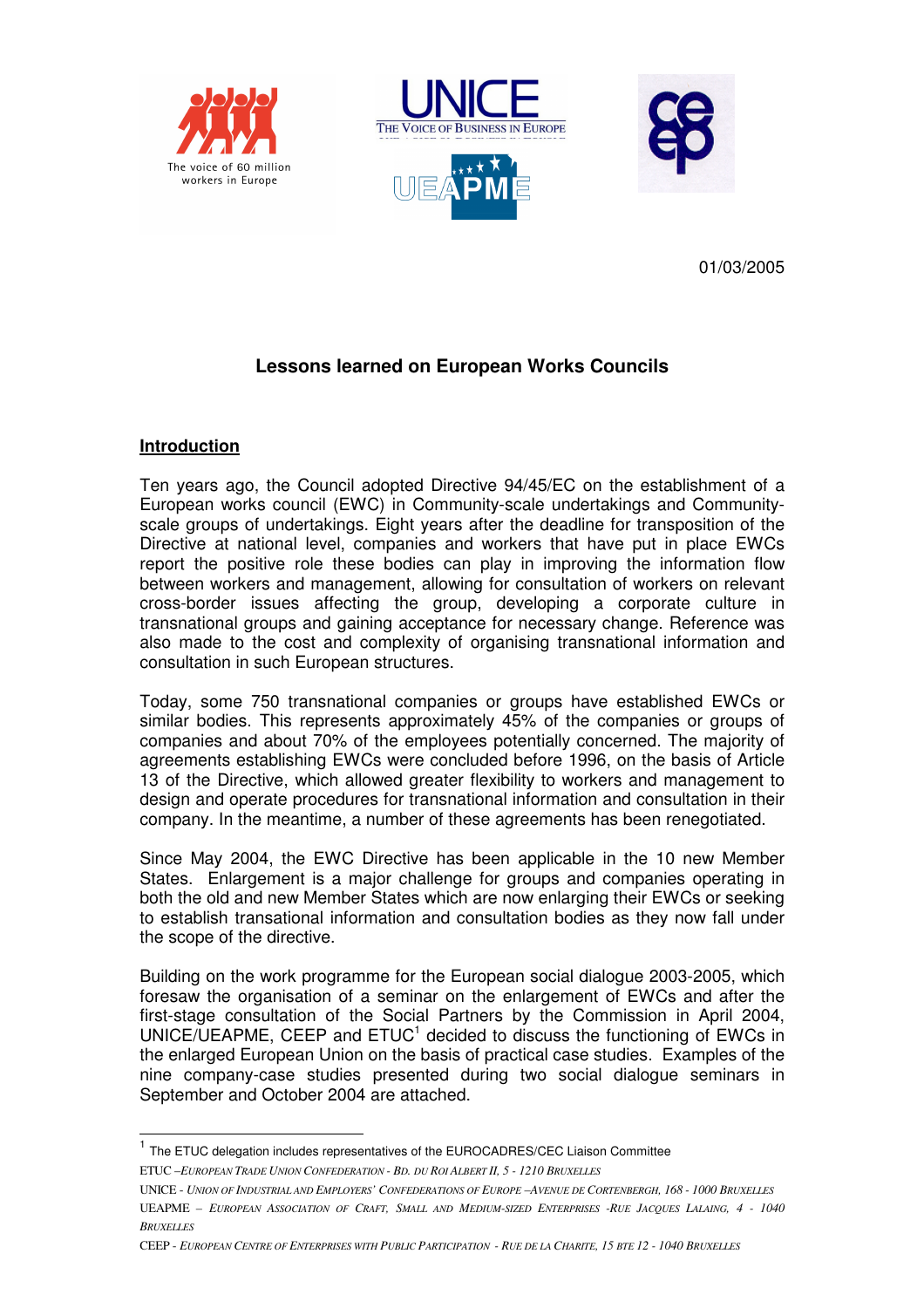### **The lessons learned**

On the basis of these case studies, ETUC, CEEP and UNICE/UEAPME drew the following lessons.

#### 1. EWC: a useful tool to organise transnational information and consultation.

Practice shows that EWCs can help management and workers to build a corporate culture and adapt to change in fast-evolving transnational companies or groups, when changes concern the group's strategy and affect sites in several countries.

In a context of globalisation and on-going technological innovation, companies and workers in all European countries are confronted with continuous and rapid change in the organisation of work and production. The existence of a good social dialogue climate of confidence and a constructive attitude to change are key factors which may contribute to ease the management of change in companies and to prevent or limit possible negative social consequences when more far-reaching restructuring is necessary.

#### 2. Mutual trust

The establishment of a climate of mutual trust between management and workers' representatives in the EWC is important for a good functioning of this body.

Clarity in procedures is important to create the basis for this mutual trust. Some companies, in the agreement creating the EWC, have developed fairly detailed rules on the kind of and moment at which information is given to this body. Others have chosen to function with broad rules and entrusted a restricted steering committee with the task of recommending how to handle information and consultation on a particular issue.

Adopting a pragmatic approach on both sides to the operation of the EWC, developing informal relations between the management and worker representatives in the EWC or the restricted steering committee plays a crucial role.

Openness on the side of management to release information at an early stage and a constructive attitude in the search for solutions on the workers' side are also important.

#### 3. Understanding complex issues

The ability to understand complex issues discussed in the EWC determines the quality in communication. Investing in language as well as technical/content training helps to optimise the functioning of the EWC and to reduce overall functioning costs. Ensuring the efficiency of such training actions is essential.

Some agreements foresee the worker representatives to be assisted by experts helping them to analyse and discuss the group's strategy, financial situation or consequences of decisions and to formulate their proposals and opinions.